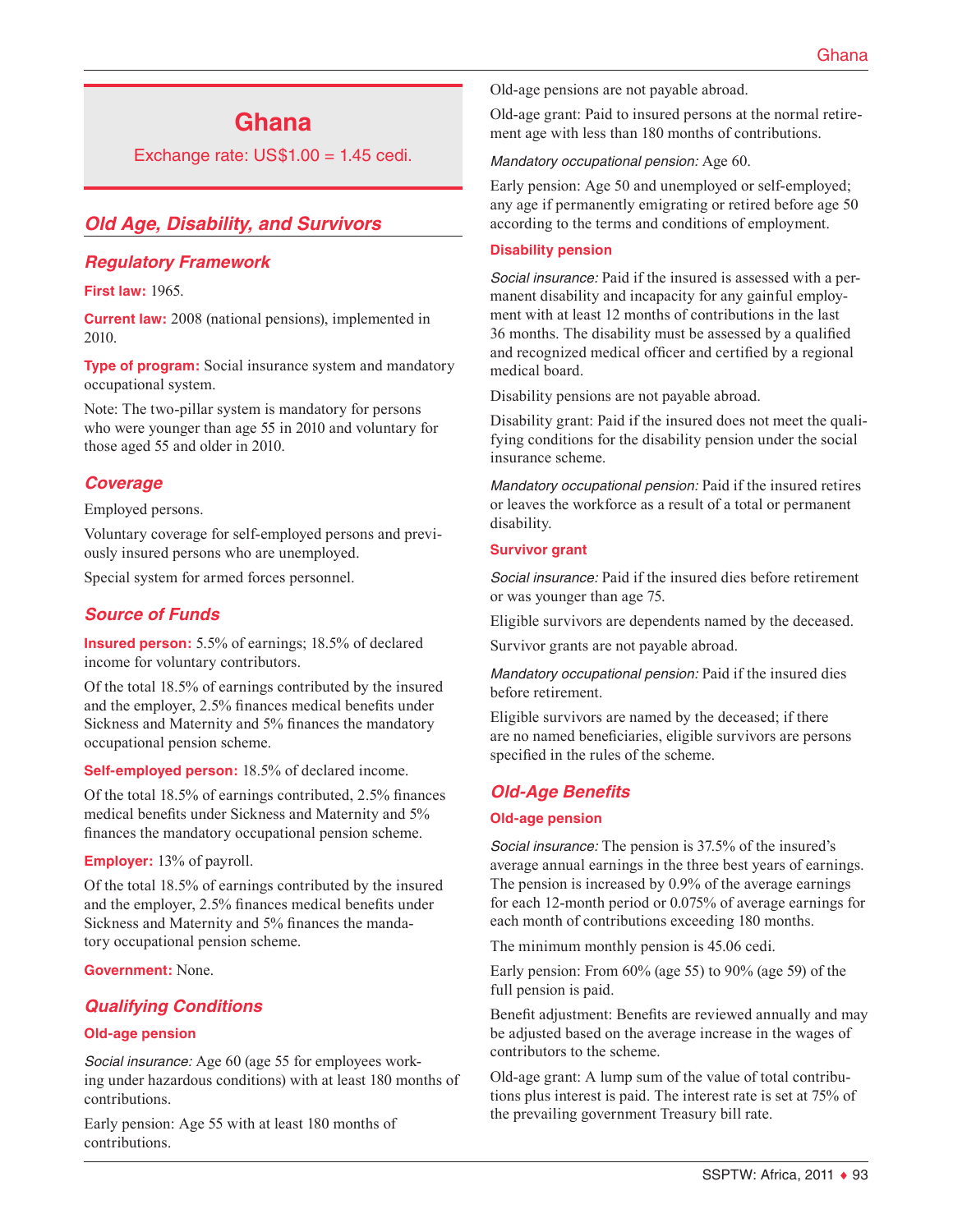*Mandatory occupational pension:* A lump sum of the value of total contributions plus interest is paid.

Early pension: A lump sum of the value of total contributions plus interest is paid.

### *Permanent Disability Benefits*

#### **Disability pension**

*Social insurance:* The minimum pension is 37.5% of the insured's average annual earnings in the three best years of earnings. The pension is increased by 0.9% of average earnings for each 12-month period or by 0.075% of average earnings for each month of contributions exceeding 180 months.

Benefit adjustment: Benefits are reviewed annually and may be adjusted based on the average increase in the wages of contributors to the scheme.

Disability grant: A lump sum of the value of total contributions plus interest is paid. The interest rate is set at 75% of the prevailing government Treasury bill rate.

*Mandatory occupational pension:* A lump sum of the value of total contributions plus interest is paid.

# *Survivor Benefits*

#### **Survivor benefit**

*Social insurance:* If the insured was a pensioner at the time of death, the benefit is a lump sum of the present value of the pension that would have been paid from the insured's death until age 75. If the insured was not a pensioner, a lump sum of the present value of 15 years of pension is paid.

The present value of the pension is calculated using the prevailing monthly Treasury bill interest rate or 10%, whichever is lower.

Benefit adjustment: Benefits are reviewed annually and may be adjusted based on the average increase in the wages of contributors to the scheme.

*Mandatory occupational pension:* A lump sum of the total value of contributions plus interest is paid.

#### *Administrative Organization*

National Pensions Regulatory Authority [\(http://npra.gov.gh](http://npra.gov.gh/site/) [/site/](http://npra.gov.gh/site/)) provides general supervision.

Social Security and National Insurance Trust ([http://www](http://www.ssnit.com) [.ssnit.com](http://www.ssnit.com)) administers the social insurance scheme through a tripartite management board.

Private trustees approved by the National Pensions Regulatory Authority, with the assistance of registered pension fund managers and custodians, administer the mandatory occupational pensions scheme.

# *Sickness and Maternity*

#### *Regulatory Framework*

**First and current law:** 2003 (health insurance), implemented in 2004.

**Type of program:** Social insurance system. Medical benefits only.

#### *Coverage*

All citizens of Ghana.

#### *Source of Funds*

**Insured person:** See source of funds under Old Age, Disability, and Survivors (formal-sector employees); a flat-rate contribution of 7.20 to 48 cedi a month (informal-sector employees), based on a means test.

**Self-employed person:** See source of funds under Old Age, Disability, and Survivors.

**Employer:** See source of funds under Old Age, Disability, and Survivors.

**Government:** The cost of benefits for the aged, the needy, and children up to age 18 if both parents have paid the annual contribution.

# *Qualifying Conditions*

**Cash sickness and maternity benefits:** No statutory benefits are provided.

**Medical benefits:** Must reside in Ghana.

#### *Sickness and Maternity Benefits*

**Sickness benefit:** No statutory benefits are provided.

**Maternity benefit:** No statutory benefits are provided.

#### *Workers' Medical Benefits*

Medical benefits are provided under the National Health Insurance program.

#### *Dependents' Medical Benefits*

Medical benefits are provided under the National Health Insurance program.

#### *Administrative Organization*

Social Security and National Insurance Trust ([http://www](http://www.ssnit.com) [.ssnit.com](http://www.ssnit.com)) collects the contributions and transfers them to the National Health Insurance program.